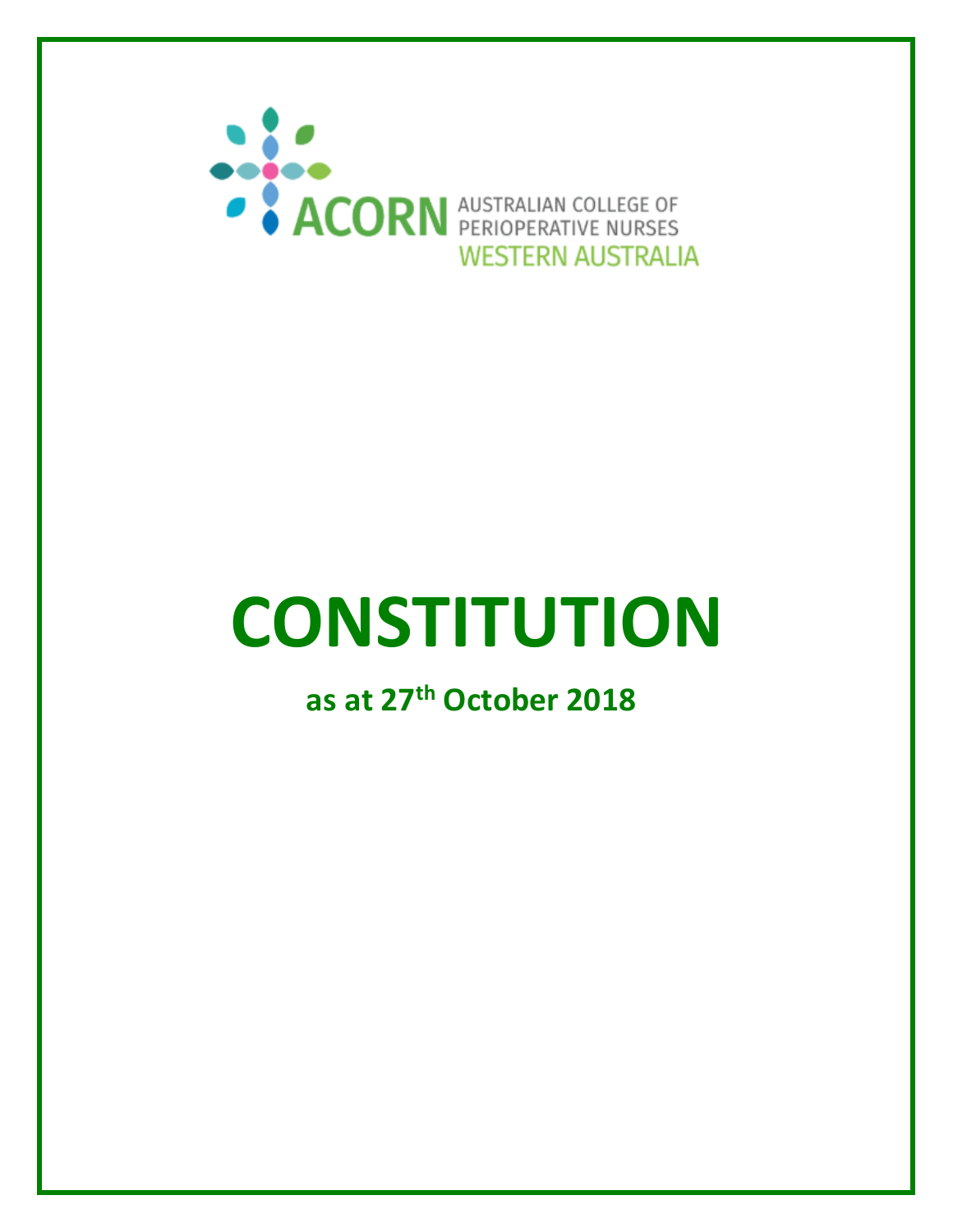## **TABLE OF CONTENT**

| 1.             |  |
|----------------|--|
| 2.             |  |
| 3.             |  |
| 4.             |  |
| 5.             |  |
| 6.             |  |
| 7 <sub>1</sub> |  |
| 8.             |  |
| 9.             |  |
| 10.            |  |
| 11.            |  |
| 12.            |  |
| 13.            |  |
| 14.            |  |
| 15.            |  |
| 16.            |  |
| 17.            |  |
| 18.            |  |
| 19.            |  |
| 20.            |  |
| 21.            |  |
| 22.            |  |
| 23.            |  |
| 24.            |  |
| 25.            |  |
| 26.            |  |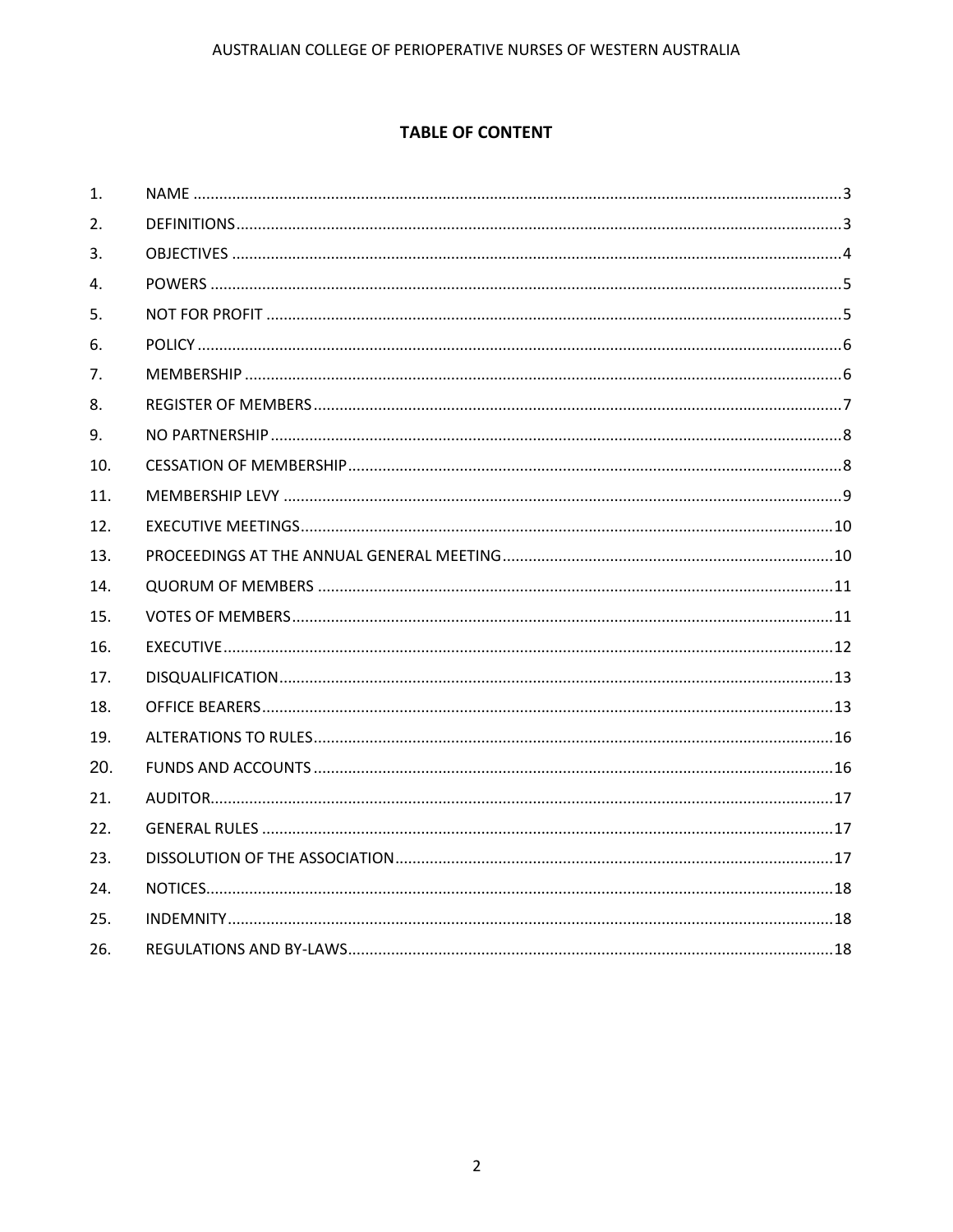#### **CONSTITUTION AND RULES**

#### <span id="page-2-0"></span>**1. NAME**

- 1.1 The name of the Association shall be "Australian College of Perioperative Nurses of Western Australia".
- 1.2 The Association has a common seal on which its corporate name appears.
	- a. The common seal of the Association must not be used without the express authority of the Association and every use of that common seal must be recorded within the meeting minutes.
	- b. The affixing of the common seal of the Association must be witnessed by any two of the President, Secretary and the Treasurer.
	- c. The common seal of the Association must be kept in the custody of the Secretary or of such other person as the Association from time to time decides.

## <span id="page-2-1"></span>**2. DEFINITIONS**

- 2.1 In construing this Constitution and these Rules unless the context or subject matter otherwise indicates or requires:
	- a. "**ACORN**" means the Australian College of Perioperative Nurses.
	- b. "**The Act**" refers to the Association Incorporation Act 2015.
	- c. "**Annual General Meeting**" means the meeting of the Association held in each year.
	- d. "**Auditor**" means such person qualified to act as an auditor as the Association may from time to time appoint which person may also be the accountant for the Association.
	- e. "**The Association**" means "Australian College of Perioperative Nurses of Western Australia".
	- f. "**The Executive**" means the Executive Committee of the Association elected and/ or appointed in accordance with or by these rules.
	- g. "**Executive Meeting**" means a Meeting of the Association to which Members are invited.
	- h. "**Extraordinary Meeting**" means all meetings of the Association other than an Executive Meeting convened in accordance with this Constitution and Rules.
	- i. "**Member**" means any person who has been admitted to membership of the Association pursuant to these rules.
	- j. "**Perioperative**" means the periods pre, intra and post-operative phase of the surgical experience.
	- k. "**Resolution**" means a resolution of Members other than a Special Resolution.
	- l. "**Special Resolution**" means a resolution of Members when it has been passed by a majority of not less than three-fourths (3/4) of such Members as being entitled to vote either in person or (if allowed) by proxy at an Executive Meeting.
	- m. '**Secretary**" means the Secretary for the time being of the Association and includes any deputy or person temporarily fulfilling the duties of the office.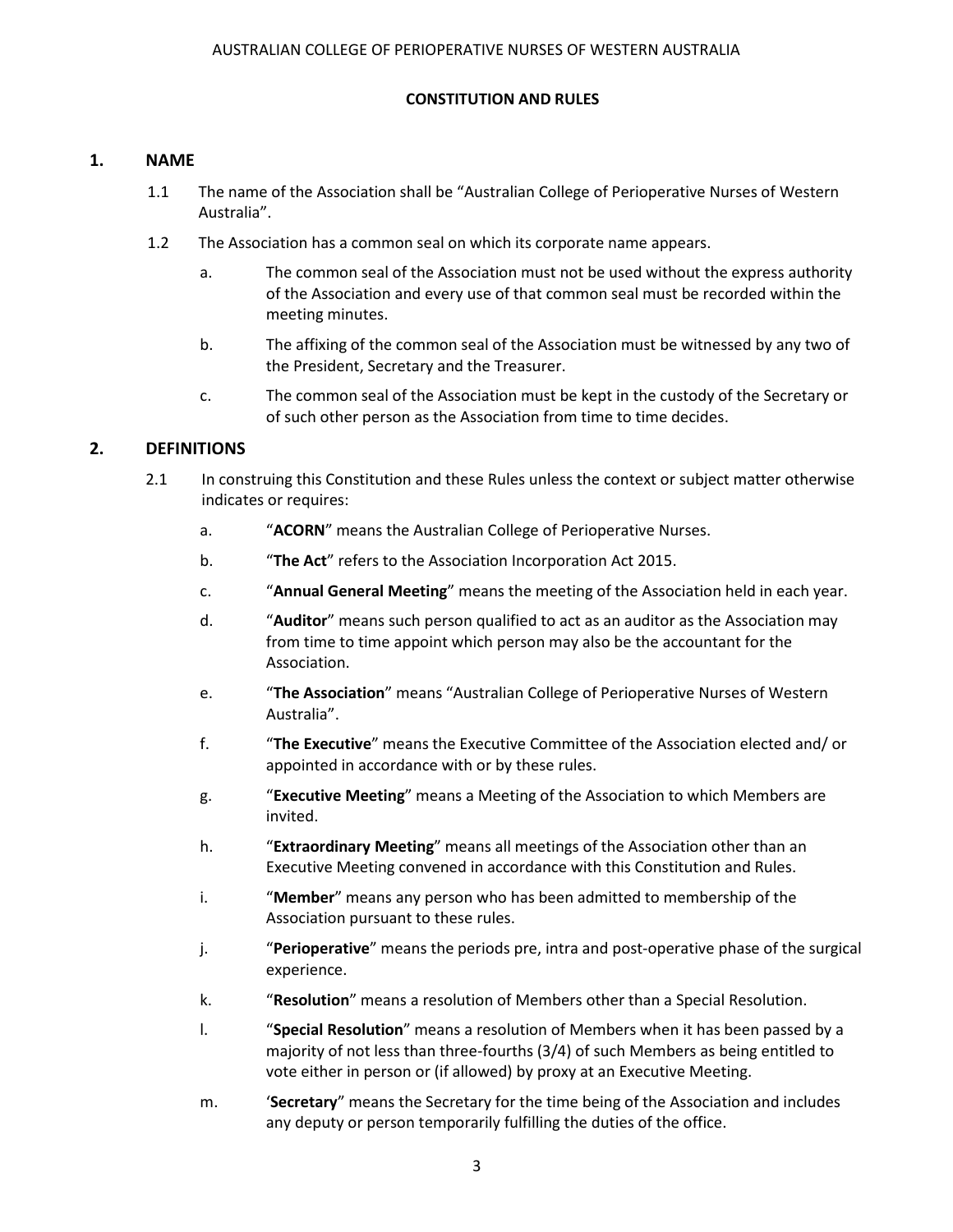- n. "**Tier 1 Association**" has the meaning given to it in section 62 of the Act.
- o. "**Year**" means the fiscal year commencing on 1st July and ending on 30th June.
- p. Words signifying the singular number one shall include the plural and vice versa, words importing the masculine gender shall include the feminine and neuter gender and "person" shall include a corporation.

## <span id="page-3-0"></span>**3. OBJECTIVES**

- <span id="page-3-1"></span>3.1 The objectives for which the Association is established are:
	- a. To maintain, promote and enhance the nursing profession through education, communication, research, professional relations and wherever possible standardisation of activities and procedures relating to perioperative nursing.
	- b. To act as an advisory body to associated healthcare disciplines on all matters relating to perioperative patient care.
	- c. To promote and support perioperative nursing as a career choice.
	- d. To promote and participate in the activities of the national perioperative nursing organisation.
	- e. To maintain liaison with international, interstate, and intrastate perioperative and affiliated nursing organisations.
	- f. To apply the property and income of the Association solely towards the promotion of the objectives of the Association and no part of that property or income may be paid or otherwise distributed, directly or indirectly, to Members, except in good faith in the promotion of these objects.
	- g. To promote and foster good relations and co-operation between Members.
	- h. To co-operate with any other Association or person if in the opinion of the Association or the Executive such co-operation is calculated to assist in or facilitate the fulfilment of the objects of the Association.
	- i. To impose and collect from any Member of the Association, subject to these rules, subscriptions, funds, levies, fines or other moneys for the purpose of carrying on or furthering the objects of the Association and to apply the same for that purpose.
	- j. To take appropriate action legal or otherwise against any Member or other person who may be acting in any way contrary to the interest of the Association.
	- k. To acquire any property right or privileges necessary for the attainment of these objects or any of them.
	- l. To invest the funds of the Association not immediately required in such investments or securities authorised by the Act as may from time to time be determined by the Executive.
	- m. To do all such other things as are incidental or conducive to the attainment of the above objects or any of them.
	- n. To protect the interests of any person in the community in relation to any dealings by such person with any Member of the Association.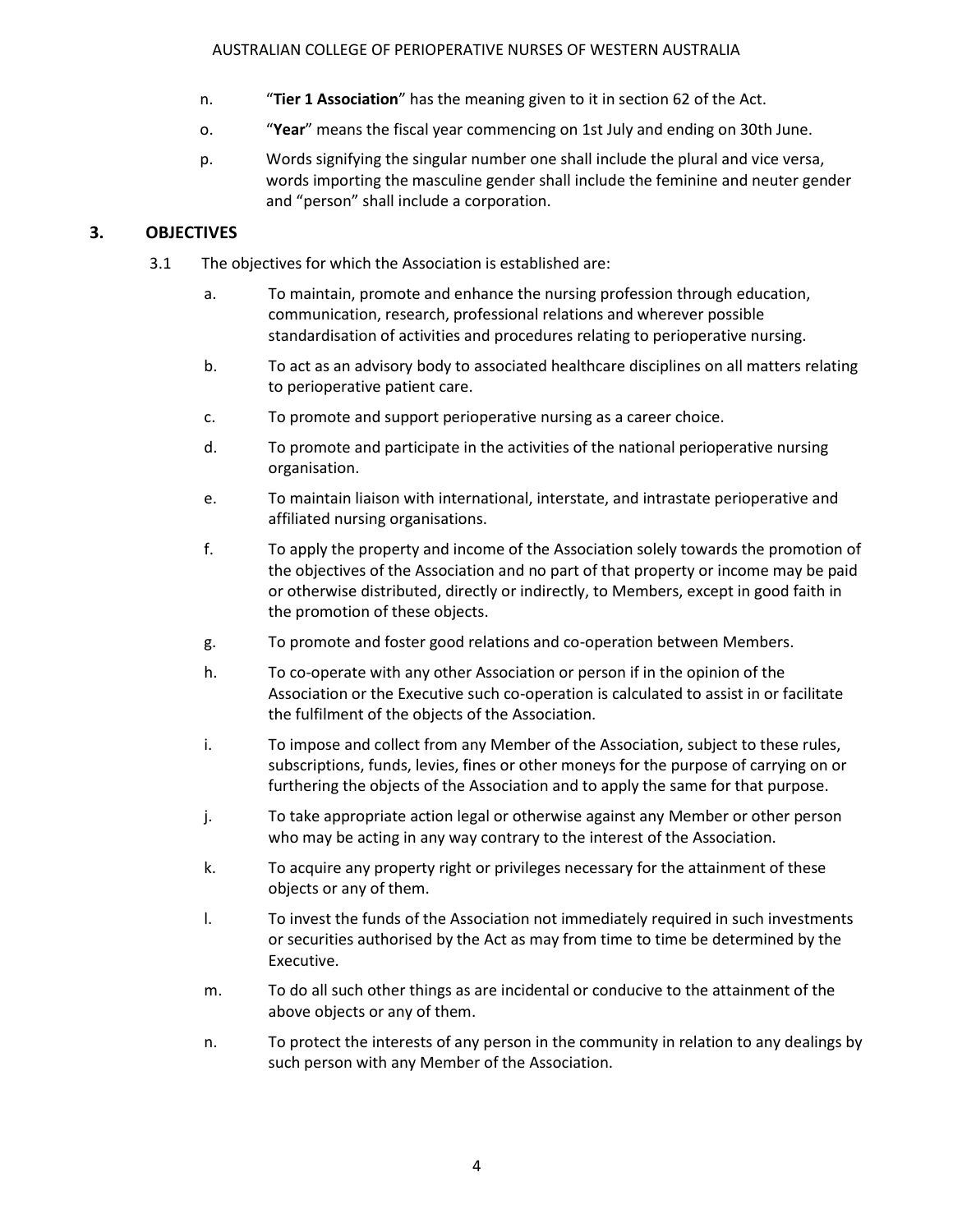## **4. POWERS**

- 4.1 The Association shall have the following powers:
	- a. To issue such publications or disseminate and publicise such information and generally to do all acts and things which the Association shall think desirable in the interest and welfare of Members of the Association.
	- b. The Association as defined by the Act is classified as a Tier 1 Association.
	- c. To purchase, manage, lease, mortgage, dispose of, hire or otherwise acquire or deal with or exchange all or any part of the property of the Association.
	- d. To borrow and raise money in such a manner as the Association may think fit and in particular by way of fluctuating of fixed overdraft and guarantee either without security or secured by Mortgage or otherwise.
	- e. To raise by public or private subscriptions, appeals, entertainments or otherwise funds which shall be used for or in furtherance of any one or more of the objects of the Association.
	- f. To receive any gifts whether or not subject to any trust for any one or more of the objects of the Association.
	- g. To expend funds for the purpose of carrying out all or any of the objects of the Association.
	- h. To invest or otherwise deal with the funds and property of the Association not immediately required for any of its objects.
	- i. To co-operate or join by means of affiliation or otherwise with any present or future organisations or bodies having any of the objects aforesaid or any objects similar thereto.
	- j. To do all such lawful acts and things as are incidental and/ or conducive to the attainment of the objects of the Association.
	- k. To apply for Incorporation under the Associations Incorporation Act 2015.
	- l. To do all such other lawful things as are incidental to the attainment of the above objects.
	- m. To lobby relevant organisations and Government institutions with regard to changes or improvements necessary in order to achieve the objects of this organisation.
	- n. To insure against all and any risks, liabilities or eventualities as the Association may deem fit and to apply the proceeds from any claim under any insurance in such a manner and for such a purpose as the Association shall consider appropriate.

## <span id="page-4-0"></span>**5. NOT FOR PROFIT**

<span id="page-4-1"></span>5.1 The property and income of the Association must be applied solely towards promoting the objectives or purposes of the Association and no part of that property or income may be paid or otherwise distributed, directly or indirectly, to any Member, except in good faith in promoting those objectives or purposes.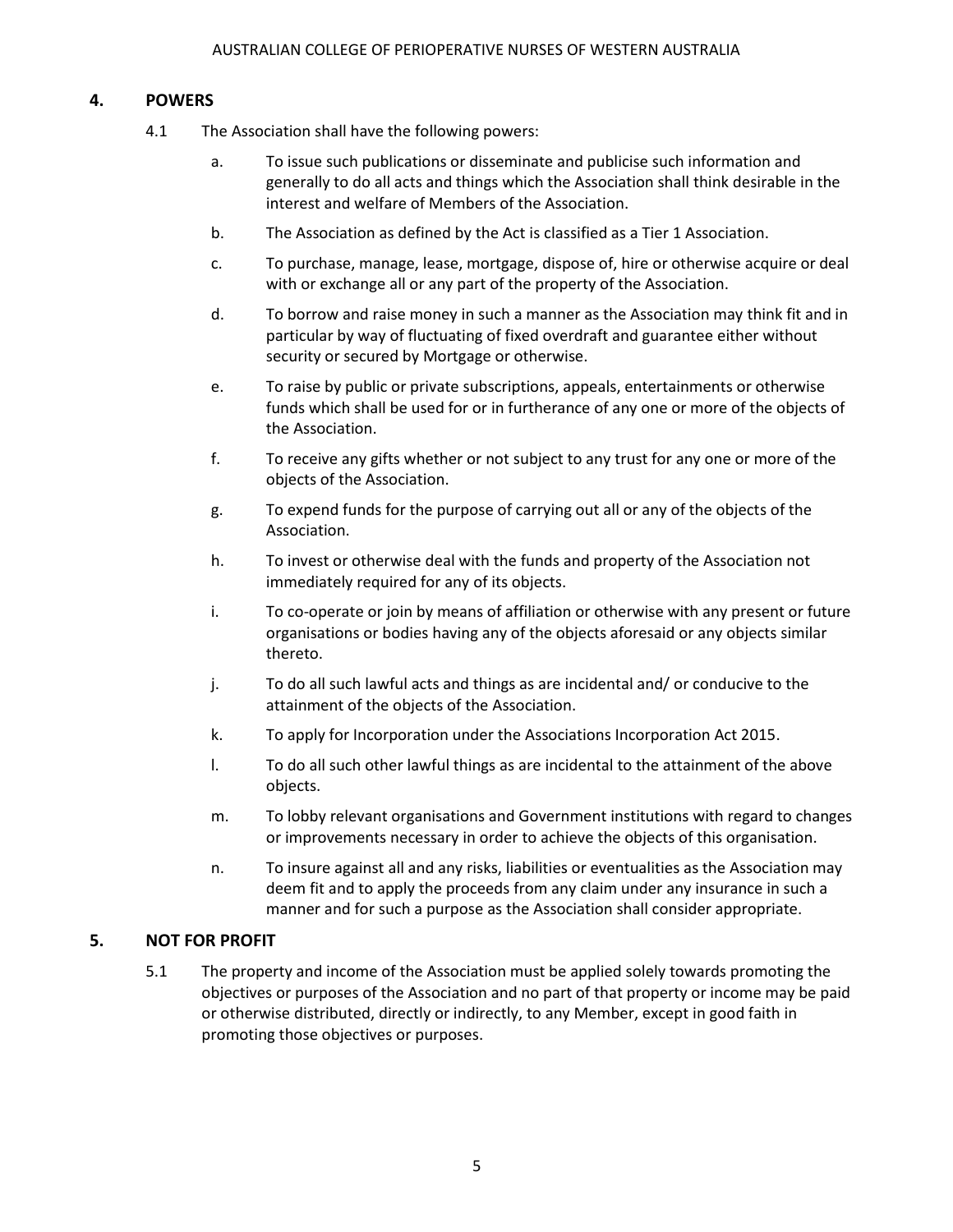#### <span id="page-5-0"></span>AUSTRALIAN COLLEGE OF PERIOPERATIVE NURSES OF WESTERN AUSTRALIA

#### **6. POLICY**

6.1 The Association shall be non-partisan and shall not lend its support to any candidate for any public office.

#### **7. MEMBERSHIP**

- 7.1 Membership of the Association shall consist of the following categories of Members:
	- a. Full Member
	- b. Associate Member
	- c. Honorary Life Member
	- d. Student Member
- 7.2 The eligibility of persons to categories of membership shall be as follows:
	- a. Full Member: A registered or enrolled nurse who is currently practising in perioperative nursing in the state of Western Australia.
	- b. Associate Member: A registered or enrolled nurse who is not currently actively engaged in the practice of perioperative nursing, or any other person with an interest in perioperative nursing.
	- c. Honorary Life Member: A Member or former Member of the Association who has made a significant contribution to the Association during their membership as determined by the Executive Committee.
	- d. Student Member: Currently enrolled as an under graduated nursing student in an accredited Australian University
- 7.3 Applying for Membership
	- a. Every applicant for membership, except Honorary Life Members, shall submit an application for membership of the Association to the current Secretary.
	- b. The Secretary shall table all new applications for membership at the next Executive Meeting of the Association.
	- c. The Association will consider and decide whether to approve or reject any membership application.
	- d. When considering a membership application, the Association may seek clarification on any matter or further information in support of the application, and may delay its decision to allow for that material to be provided and proceed to consider and decide other applications.
	- e. The Association must not approve a membership application unless the applicant meets the eligibility requirements under 7.2 and 7.3(a).
	- f. The Association may refuse to accept a membership application even if the applicant has applied in writing and complies with all the eligibility requirements under rule 7.2.
	- g. As soon as is practicable after the Association has made a decision the Association must notify the applicant in writing of the outcome of their membership application but is not obliged to provide reasons for the decision.
	- h. All new applications for membership as a Full Member, Associate Member and Student Member within the financial year, shall be tabled and agreed to by a minimum of fifty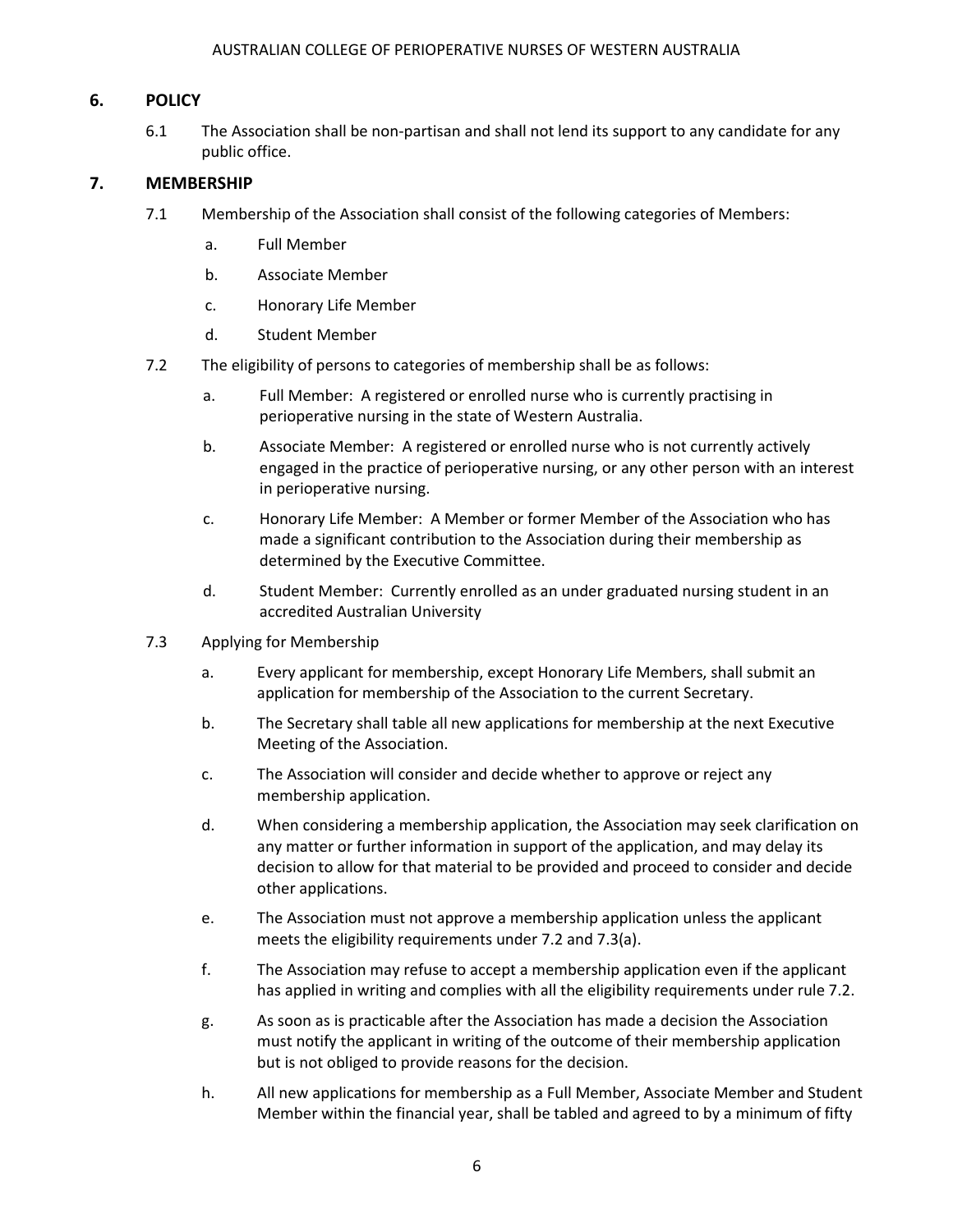percent (50%) of the Full Members who attend and vote at the Annual General Meeting of the Association.

- 7.4 Members shall comply with:
	- a. All the rules of the Association for the time being and any alterations and additions thereto and any regulations or by-laws made there under.
	- b. Any Code of Ethics as approved by the Association at the Annual General Meeting.
- 7.5 No Member shall assign or transfer any of the rights, privileges or benefits of membership; such right, privileges and benefits being personal to the Member.

## <span id="page-6-0"></span>**8. REGISTER OF MEMBERS**

- 8.1 The Executive shall establish and maintain a register of Members of the Association and the Secretary shall enter therein the following particulars:
	- a. The name and address of each Member and any changes therein.
	- b. The date on which the name of such Member was entered in the register.
	- c. The date upon which each Member ceases to be a Member,
	- d. The category of membership applied for.
	- e. Each Member shall notify in writing to the Secretary any change in his or her address or qualification within a period of one (1) month following such a change.
- 8.2 Inspecting the Register
	- a. Any Member is able to inspect the register free of charge, at such time and place as is mutually convenient to the Member.
	- b. A Member must contact the Secretary to request to inspect the register.
- 8.3 Copy of the Register
	- a. A Member may make a request in writing for a copy of the register.
	- b. The Committee may require a Member who request a copy of the register to provide a statutory declaration setting out the purpose of the request and declaring that the purpose is connected with the affairs of the Association.
	- c. The Association may charge a reasonable fee to the Member for providing a copy of the register, the amount to be determined by the Executive Committee from time to time.
- 8.4 Use of Information on the Register
	- a. A Member must not use or disclose the information on the register to any third parties.
	- b. A Member must not use or disclose the information on the register:
		- (i) to gain access to information that a Member has deliberately denied them (that is, in the case of social, family or legal differences or disputes);
		- (ii) to contact, send material to the Association or a Member for the purpose of advertising for political, religious, charitable or commercial purposes unless the use of the information is approved by the Committee, or
		- (iii) for any other purpose unless the purpose: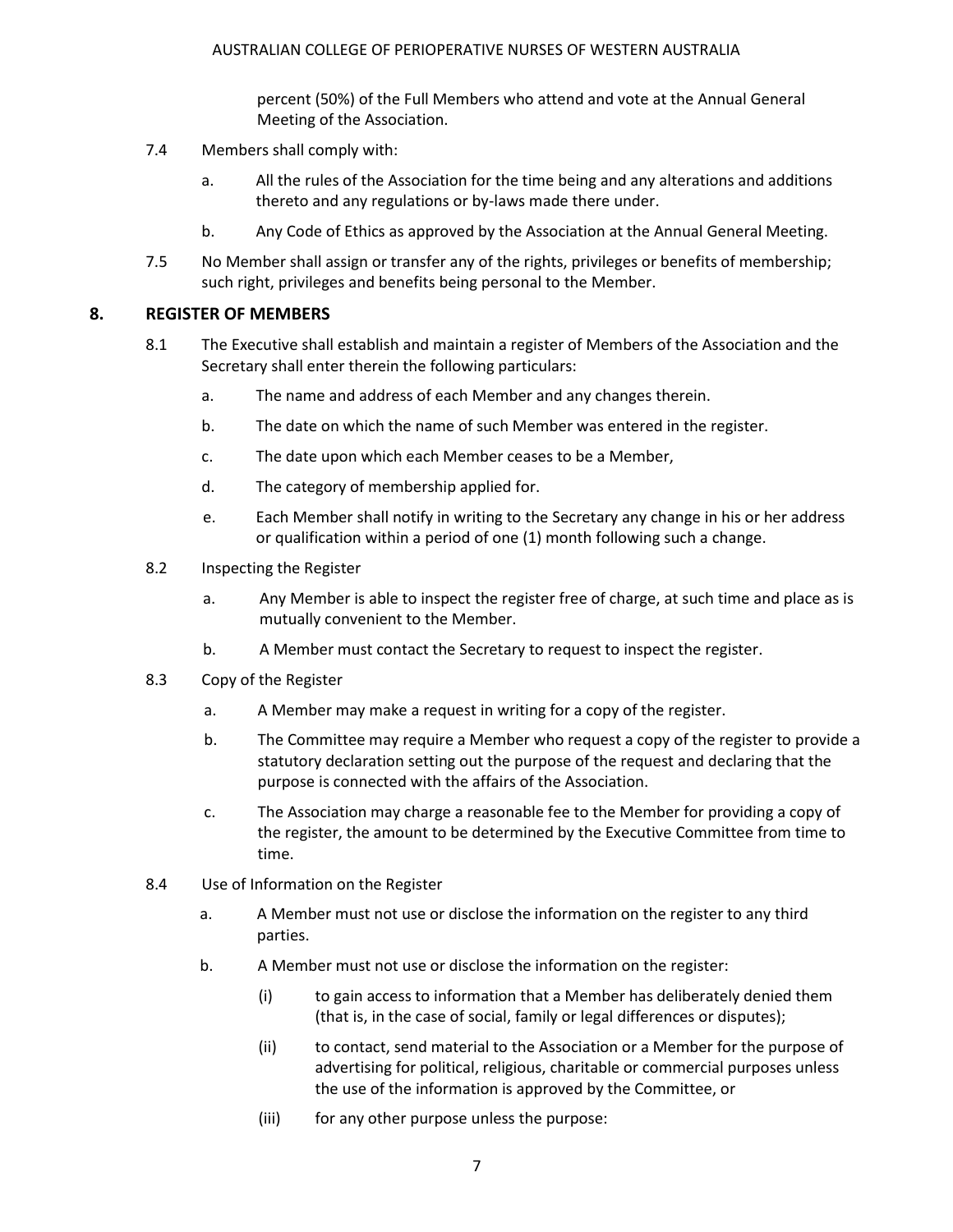#### AUSTRALIAN COLLEGE OF PERIOPERATIVE NURSES OF WESTERN AUSTRALIA

- (A) is directly connected with the affairs of the Association; or
- (B) relates to the provision of information to the Commissioner in accordance with a requirement of the Act.

#### <span id="page-7-0"></span>**9. NO PARTNERSHIP**

9.1 Members of the Association are not partners and are not liable in any way to each other except as provided in these Rules.

#### <span id="page-7-1"></span>**10. CESSATION OF MEMBERSHIP**

- 10.1 A person shall cease to be a Member of the Association:
	- a. On death or resignation in writing provided all administrative levies and other monies due by the resigning Member of the Association have been paid; and
	- b. If a Member fails to pay the membership levy within three (3) months of the due date for payment; or
	- c. If the Executive so resolves by a unanimous vote which is ratified by an ordinary resolution of Members at the next Executive Meeting of the Association.
	- d. By ceasing to satisfy the requirements for membership of a particular class of membership.
	- e. For a period of one year after a person's membership ends, the Secretary must keep a record of:
		- i. the date on which a person ceases to be a Member under rule  $7.1(c)$ ; and
		- ii. the reason why the person ceases to be a Member.
- 10.2 Suspending or Expelling Members
	- a. The Executive may by resolution, suspend or expel a Member from membership if:
		- i. the Member refuses or neglects to comply with these Rules; or
		- ii. the Member's conduct or behaviour is detrimental to the interests of the Association.
	- b. The Executive must hold an Extraordinary Meeting to decide whether to suspend or expel a Member.
	- c. The Secretary must, not less than 28 days before the Extraordinary Meeting referred to in rule 10.2(b), give written notice to the Member:
		- i. of the proposed suspension or expulsion and the grounds on which it is based;
		- ii. of the date, place and time of the Extraordinary Meeting;
		- iii. that the Member, or the Member's representative, may attend the Extraordinary Meeting; and
		- iv. that the Member, or the Member's representative, may address the Executive at the meeting and will be given a full and fair opportunity to state the Member's case orally, or in writing, or both.
	- d. At the Extraordinary Meeting referred to in rule 10.2(b) the Association must:
		- i. give the Member, or the Member's representative, a full and fair opportunity to state the Member's case orally;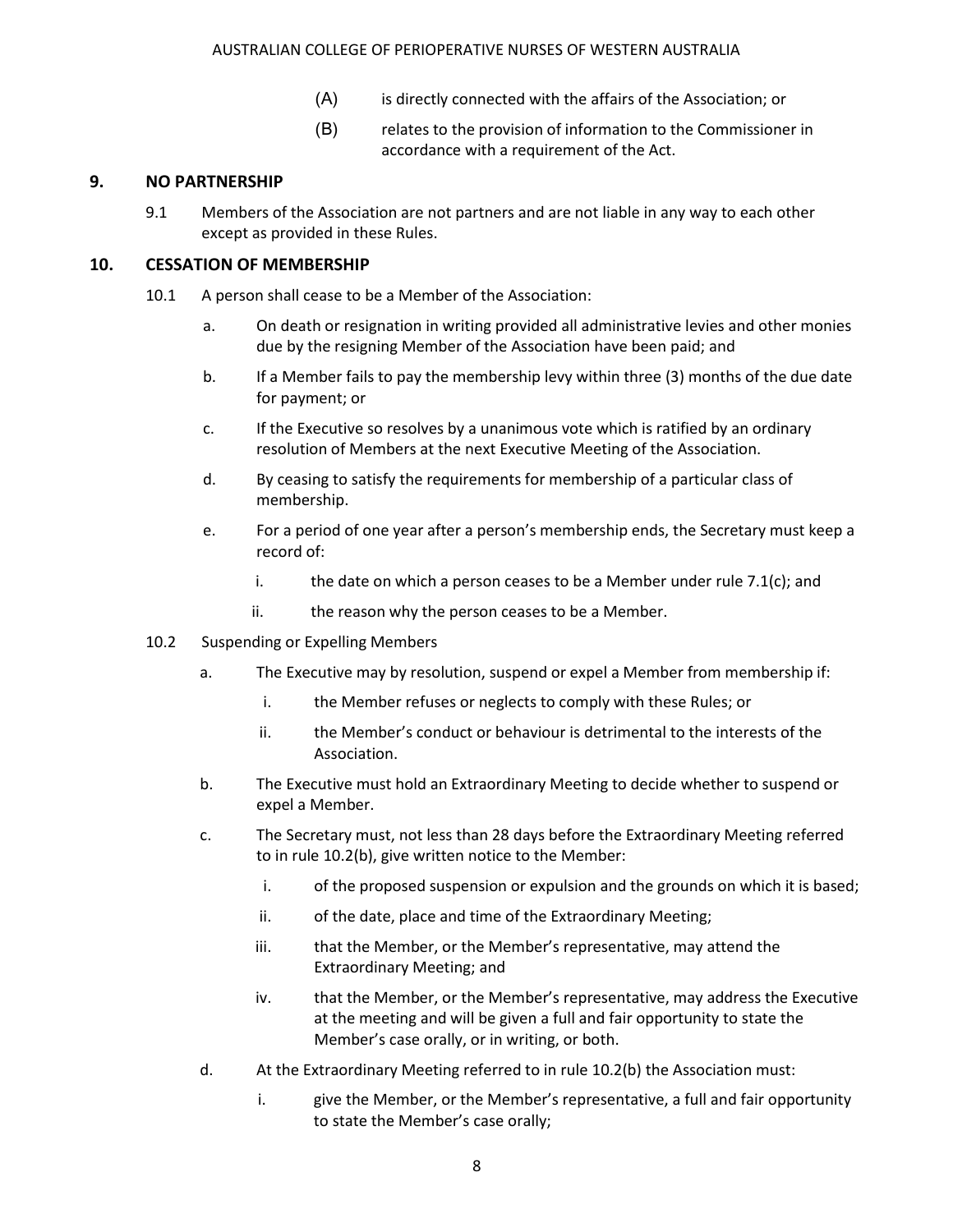- ii. give due consideration to any written statement submitted by the Member; and
- iii. determine whether or not the Member should be:
	- A. expelled from the Association; or
	- B. suspended from membership, and if so, the period that the Member should be suspended from membership.
- e. Once the Association has decided to suspend or expel a Member under rule 10.2(d)(iii) the Member is immediately suspended or expelled from membership.
- f. The Secretary must inform the Member in writing of the decision of the Association and the reasons for the decision, within 7 days of the Extraordinary meeting referred to in rule 10.2(e).
- 10.3 Right of Appeal of against Suspension or Expulsion
	- a. If a Member is suspended or expelled under 10.2(e), the person may appeal the Association's decision by giving written notice to the Secretary within 14 days of receiving notice of the Association's decision under rule 10.2(f) requesting the appointment of a mediator.
- 10.4 Reinstatement of a Member
	- a. If the Association's decision to suspend or expel a Member is revoked under these Rules, any act performed by the Association or Members in Executing Meeting during the period that the Member was suspended or expelled from Membership under rule 10.3, is deemed to be valid, notwithstanding the Member's inability to exercise their rights or privileges of Membership, including voting rights, during that period.
- 10.5 When a Member is Suspended
	- a. If a Member's membership is suspended under rule 10.2(e), the Secretary must record in the register:
		- i. the name of the Member that has been suspended from membership;
		- ii. the date on which the suspension takes effect; and
		- iii. the length of the suspension as determined by the Association under 10.2(d)(iii)(B).
	- b. A Member that has been suspended under rule 10.2(e), cannot exercise any rights or privileges of membership, including voting rights, during the period they are suspended from membership.
	- c. Upon the expiry of the period of a Member's suspension, the Secretary must record in the register that the Member is no longer suspended.

## <span id="page-8-0"></span>**11. MEMBERSHIP LEVY**

- 11.1 A membership levy payable by each category of Members shall be determined by resolution of the Members at the Annual General Meeting and the Association in Executive Meeting may increase the membership levy or impose special levies from time to time.
- 11.2 If the Association incurs any expense whatsoever (including but not limited to any solicitors' fees notwithstanding that such fees may be in excess of any applicable scale of fees) relating to the recovery of any levy or other sum owing to the Association such expense shall be a debt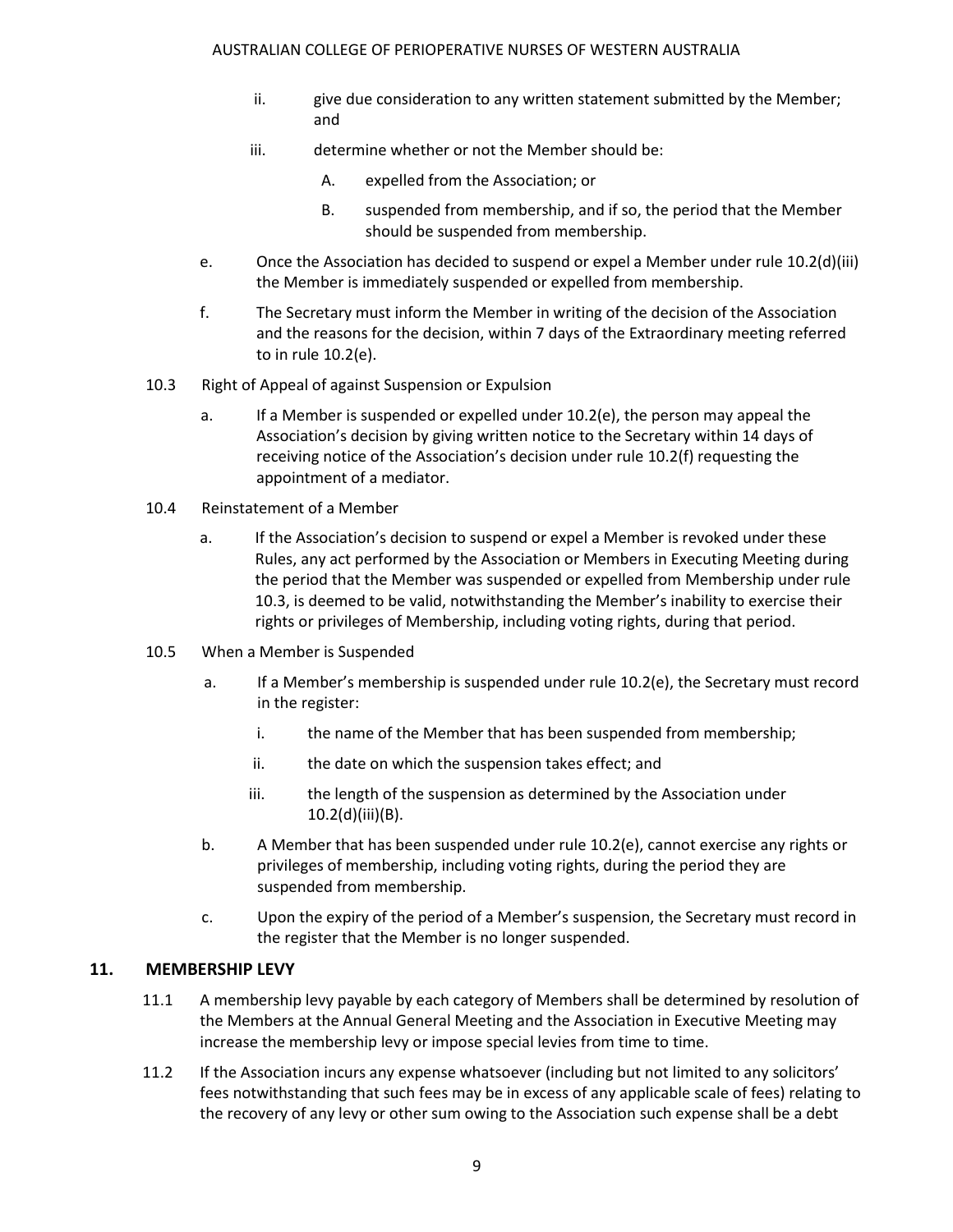due to the Association by the Member in respect to whom the expense has been incurred and shall be payable to the Association upon demand.

- 11.3 Honorary Life Members shall be exempt from the payment of the Membership Levy.
- 11.4 The Membership Levy shall be due and payable upon the anniversary of that Member's joining date.
- 11.5 Any Member in arrears of the Membership Levy for longer than three (3) months shall not be able to hold office, vote or receive the notices and publications of the Association, until such arrears are paid in full.

#### <span id="page-9-0"></span>**12. EXECUTIVE MEETINGS**

- 12.1 The Association:
	- a. May at any time convene an Extraordinary Meeting:
	- b. Must convene an Annual General Meeting every year. This meeting must be held every calendar year within six (6) months after the end of the Associations financial year, or such longer period as may in a particular case be allowed by the commissioner.
- 12.2 The Executive may whenever it thinks fit and it shall upon a request made in writing by not less than six (6) Full Members convene an Extraordinary Meeting.
- 12.3 Any such request shall specify the purpose of the meeting required and shall be signed by the Members making the same and shall be handed to the Secretary. It may consist of several documents in like form each signed by one or more of the requesting Members. The meeting shall be convened for the purposes specified in the request and if convened otherwise than by the Executive, for these purposes only.
- 12.4 The Executive shall convene an Extraordinary meeting to be held within twenty-eight (28) days after the delivering of the requests to the Secretary or a decision being made by the Executive to convene such a meeting.
- 12.5 At least fourteen (14) clear days before every Executive Meeting or Extraordinary Meeting the Secretary shall give to each Member notice in writing of the meeting and such notice shall specify the place and date and the hour of the meeting and in case of special business, the general nature of such business shall be specified.
- 12.6 The non-receipt of such notice by any Member shall not invalidate the proceedings of any Executive Meeting or Extraordinary Meeting.
- 12.7 In order for a Special Resolution to be duly passed, at least fourteen (14) days' notice specifying the intention to propose the resolution as a special resolution must first be given. Such notice shall be given in the manner provided in this Constitution and Rules and provided that if all Members entitled to attend and vote at any meeting so agreed, a resolution may be proposed and passed at such meeting even if shorter notice than provided in this clause shall have been given.
- 12.8 In computing the majority on a poll demanded on the question that a special resolution be passed, reference shall be had to the number of votes cast for and against the resolution and to the number of votes to which each Member is entitled by this Constitution and Rules.

#### <span id="page-9-1"></span>**13. PROCEEDINGS AT THE ANNUAL GENERAL MEETING**

13.1 All other business transacted at an Executive Meeting and all business transacted at an Extraordinary Meeting shall be deemed special and subject to notice as provided herein. It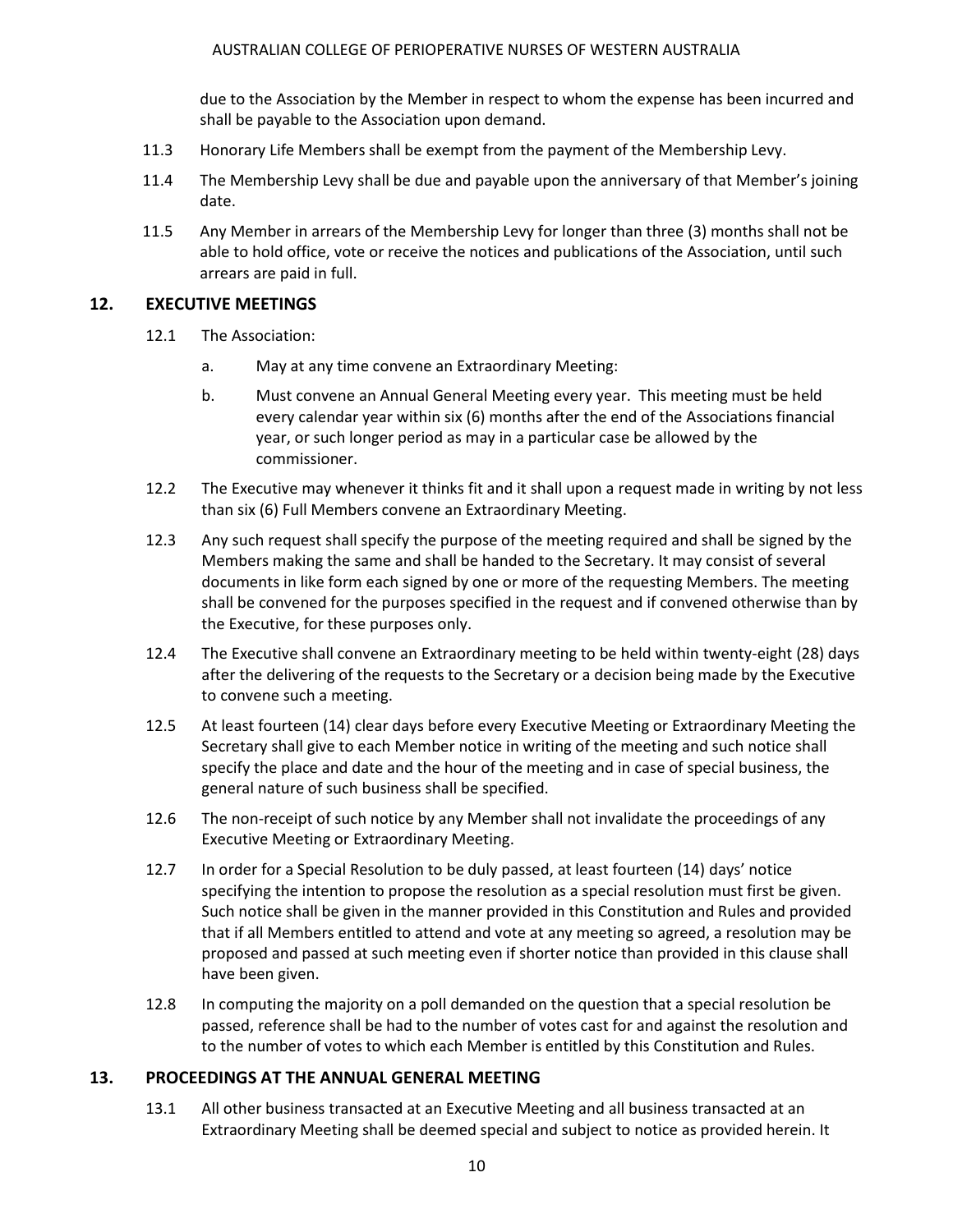shall not be necessary at any Executive Meeting to pass resolutions by more than a simple majority except where a Special Resolution is required by these Rules.

13.2 A special resolution is to be passed by a majority of not less than three fourths of the Members who are entitled to vote at an Executive Meeting of the Members.

## <span id="page-10-0"></span>**14. QUORUM OF MEMBERS**

- 14.1 No business shall be transacted at any Executive Meeting unless a quorum of not less than three (3) Members of the Executive together with five (5) other Members entitled to vote are present at the commencement of such meeting; and
- 14.2 No business shall be transacted at any Annual General Meeting unless a quorum of not less than four (4) Members of the Executive and fifteen (15) other members entitled to vote are present at the commencement of such meeting.
- 14.3 If within thirty (30) minutes after the time fixed for the meeting a quorum is not present, the meeting, if convened on the request of members, shall be dissolved. In any other case it shall be scheduled for the following month, of which not less than fourteen (14) days' notice shall be given to all members by the Secretary and if at such adjourned meeting a quorum is not present then the Members present shall be a quorum.
- 14.4 The President shall preside at all meetings of the Association and if absent the Past President shall preside but if the President and Past President are both absent, a proxy President shall be elected by the Members present.
- 14.5 The President of an Executive Meeting may, with the consent of the meeting, adjourn any meeting but no business shall be transacted at any adjourned meeting other than the business left unfinished at the meeting at which the adjournment took place.
- 14.6 Every motion submitted to a meeting shall be decided in the first instance by a show of hands and unless a poll is demanded under subclause 14.7 hereof a declaration by the President that a resolution has been carried or carried by a particular majority or lost or not carried by a particular majority and an entry to that effect in the books of proceeding of the Association shall be conclusive evidence of the fact without proof of the number or proportion of the votes recorded in favour or against such resolution. In the case of an equality of votes the President shall (both on a show of hand and a poll) have a casting vote.
- 14.7 A poll may be demanded by any one of the following:
	- a. The President.
	- b. Any Member entitled to vote present in person or by proxy.
- 14.8 If a poll is demanded as aforesaid it shall be taken by secret ballot in such manner and at such time and place as the President of the meeting directs and the result of the poll shall be deemed to be the resolution of the meeting at which the poll was demanded. In case of any dispute as to the admission or rejection of a vote the President shall determine the same and any such determination made in good faith shall be final and conclusive. The demand for a poll shall not prevent the continuance of a meeting for the transaction of any other business other than the question on which a poll has been demanded.

## <span id="page-10-1"></span>**15. VOTES OF MEMBERS**

15.1 On a show of hands every Member present in person or by proxy and entitled to vote shall have one vote other than an Associate Member and Student Member who shall not be entitled to vote at any meeting.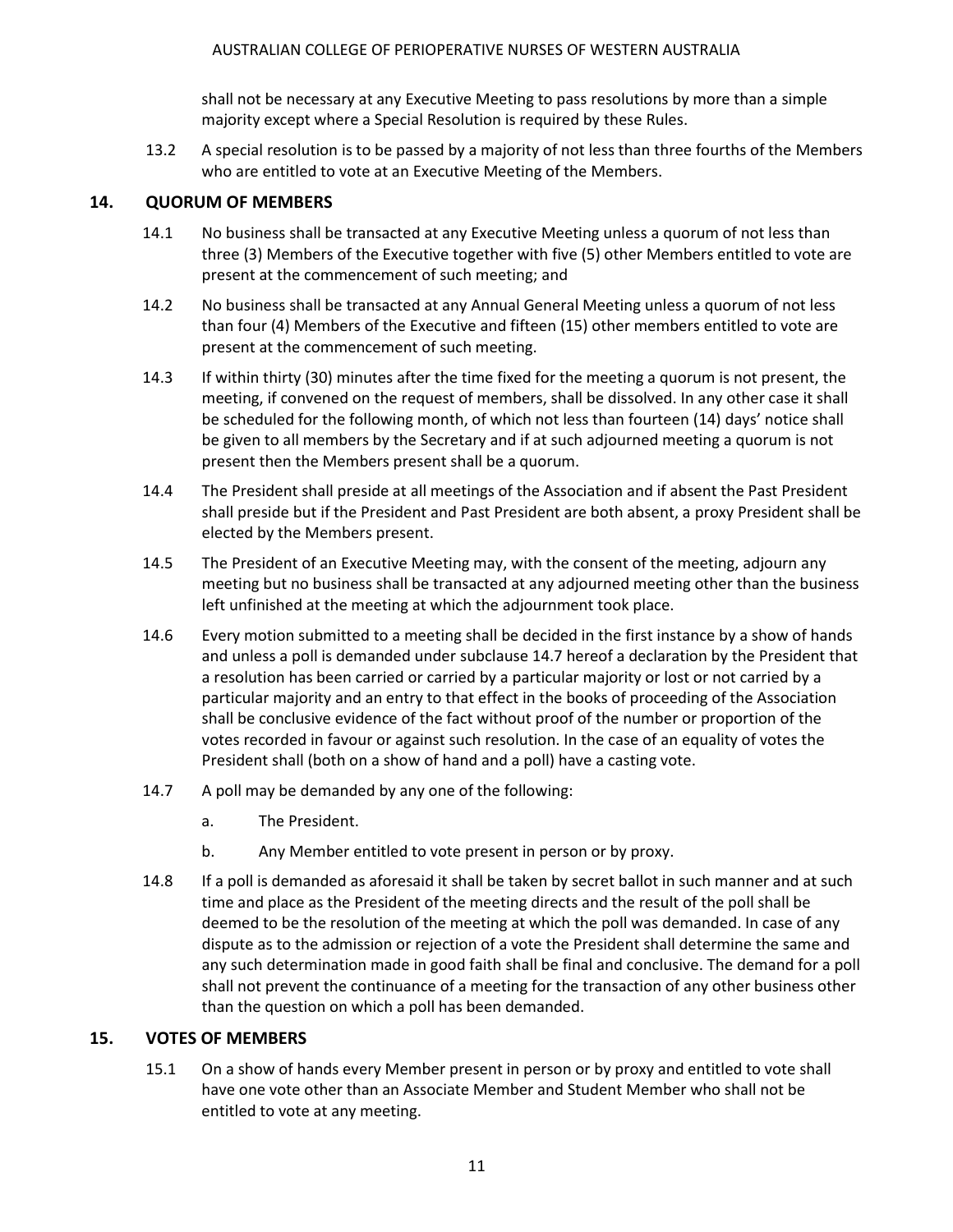- 15.2 On a poll each Member shall be entitled to exercise an equal vote other than an Associate Member and Student Member who shall not be entitled to vote at any meeting. Each Member shall be entitled to one vote only on a poll.
- 15.3 Any Member or the duly accredited representative of any Member shall have power to appoint any person (including another Member) as proxy to vote in his absence or on his behalf at any meeting or any adjournment thereof. The instrument appointing a proxy must be in writing and must be handed to the Secretary before the commencement of the meeting in respect of which such proxy is given.
- 15.4 No Member shall be entitled to be present or to vote at any Executive Meeting or Extraordinary Meeting whilst such Member is in default in the payment of any monies owing by such Member to the Association.

## <span id="page-11-0"></span>**16. EXECUTIVE**

- 16.1 At each Annual General Meeting the Executive shall be elected or appointed as herein provided.
	- a. The Executive shall not at any one time consist of more than the President, President Elect, Past President, Secretary, Treasurer, Event Coordinator, Education Coordinator, ACORN Director.
	- b. The Executive shall be entitled to call for nominations for a representative of a special interest group(s) to be elected to the Executive whenever the Executive consider it to be appropriate.
	- c. The Executive shall be entitled to appoint ex officio Members to the Executive for whatever purpose and whenever the Executive considers appropriate.
- 16.2 No person shall be eligible for election to the Executive unless a Full Member of the Association. An Associate Member and Student Member shall not be entitled to be or become a Member of the Executive.
- 16.3 Nominations of Members for appointment or candidates for election to the Executive, as the case may be, shall be in writing in such form as may from time to time be prescribed by the Executive and shall be signed by one or more Members of the Association entitled to appoint or vote at the election and shall bear the consent of the appointee or candidate to his nomination endorsed thereon. The nomination shall be lodged with the Secretary at least twenty-eight (28) days prior to the Annual General Meeting.
- 16.4 Late nomination of Members for election to the Executive may be presented at the Annual General Meeting and a proposal put to the meeting that the nominated person, if elected, be elected into a position acting capacity only, for a period of no less than 28 days. Appeals against the election can then be lodged in writing to the Secretary within the twenty-eight (28) day period. If no appeal is received the elected person will take on the Executive position as per the Constitution and Rules of the Organisation.
- 16.5 Subject to these Rules the Association shall be managed and controlled by the Executive:
	- a. At each Annual General Meeting the Executive Committee shall be elected for a one (1) year term, except for the ACORN Director.
	- b. The position of President is for one year with an option of a second year, if approved by the membership. The positions of President Elect and Past President will be either one year or two years, depending on whether the president, with the approval from the membership, takes up the option of a second year in office. The positions of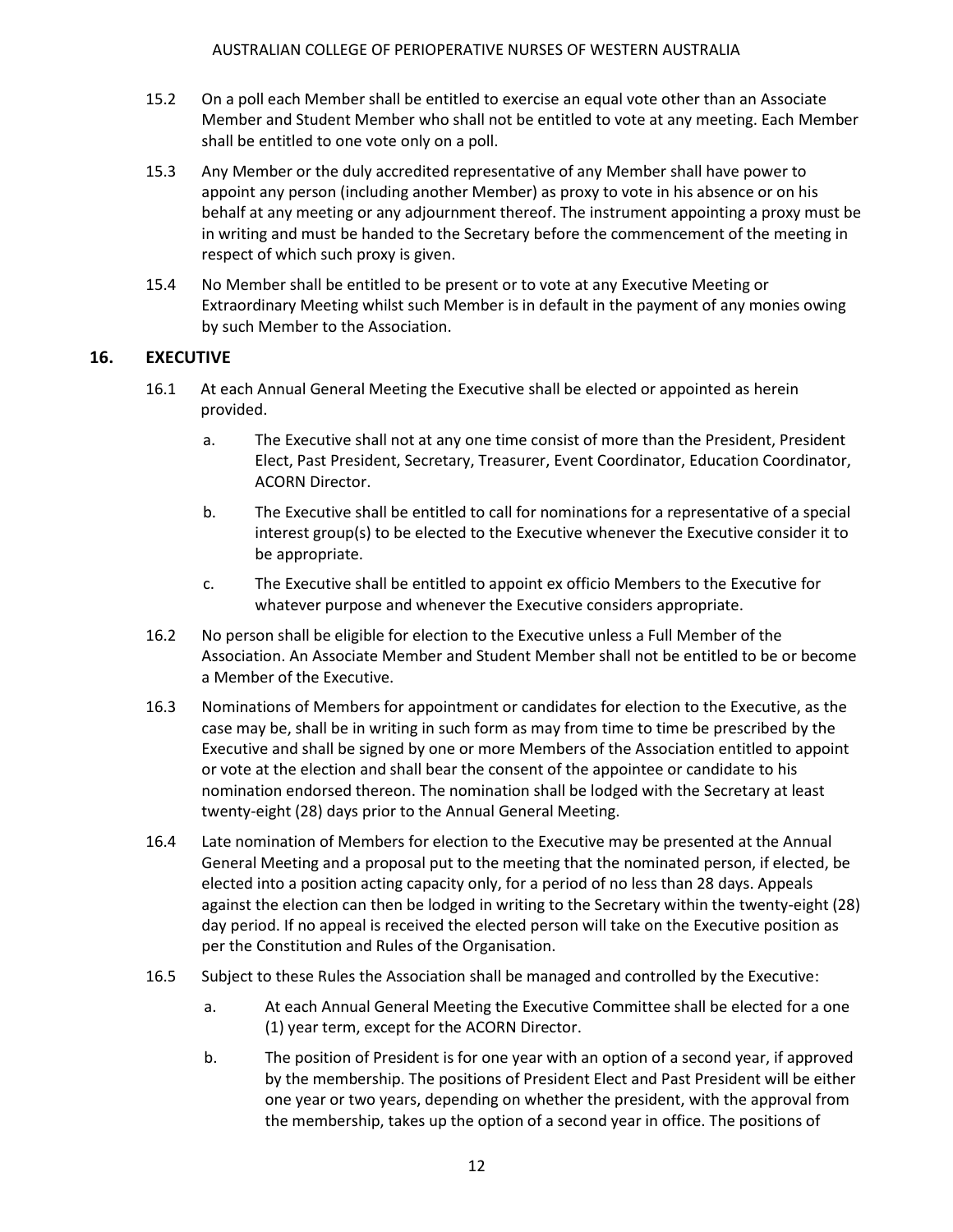President and Past President shall be automatically appointed at the conclusion of the current President's term of office.

- c. Persons elected to all other positions (other than ACORN Director) shall not be entitled to be elected for more than two (2) successive terms of one (1) year. In the situation that no eligible applications are received for an outgoing Executive position, the person residing in that role may be re-elected to remain in the Executive position for a further one (1) year term of office and the position ratified at the next Annual General Meeting.
- d. In accordance with the ACORN Constitution, there shall be a Director who hold office for a period of at least two (2) years and not longer than four (4) years, with the longest serving Director to be replaced every two (2) years.

## <span id="page-12-0"></span>**17. DISQUALIFICATION**

17.1 Office Bearers

The office of an appointed, elected or co-opted Member of the Executive shall be vacated if the Member:

- a. to lack capacity to make decisions as defined under the Mental Health Act 2014;
- b. resigns his or her office by notice in writing;
- c. is removed by resolution of a meeting of the Members of the Association;
- d. changes status from Full Member to Associate Member; and
- e. ceases to be a Member of the Association.
- 17.2 Members

The Executive shall have the right to disqualify any Member if that Member does not abide by the rules and regulations of the Association.

PROVIDED any Member disqualified by the Executive shall have the right to appeal against disqualification to be heard at an Executive Meeting.

## <span id="page-12-1"></span>**18. OFFICE BEARERS**

- 18.1 Office bearers of the Association shall be as follows:
	- a. There shall be a President, President Elect and Past President. Any casual vacancy in either the office of the President or President Elect may be filled by the Executive. The President shall chair all meetings of the Association and the Executive, have a casting vote in the event of any tied vote, may be a Member of subcommittees and working parties, present a report to the Members at the Annual General Meeting and act as the Executive Officer of the Association. The Past President shall deputize for the President or any other officer of the Association and if requested shall present a report to Members at the Annual General Meeting. The President Elect shall support the President and shall perform any other duties delegated by the President.
	- b. The Association shall have a President who shall be elected by the Association at every Annual General Meeting. The President shall:
		- i. Present a membership report of the Association for the Annual General Meeting; and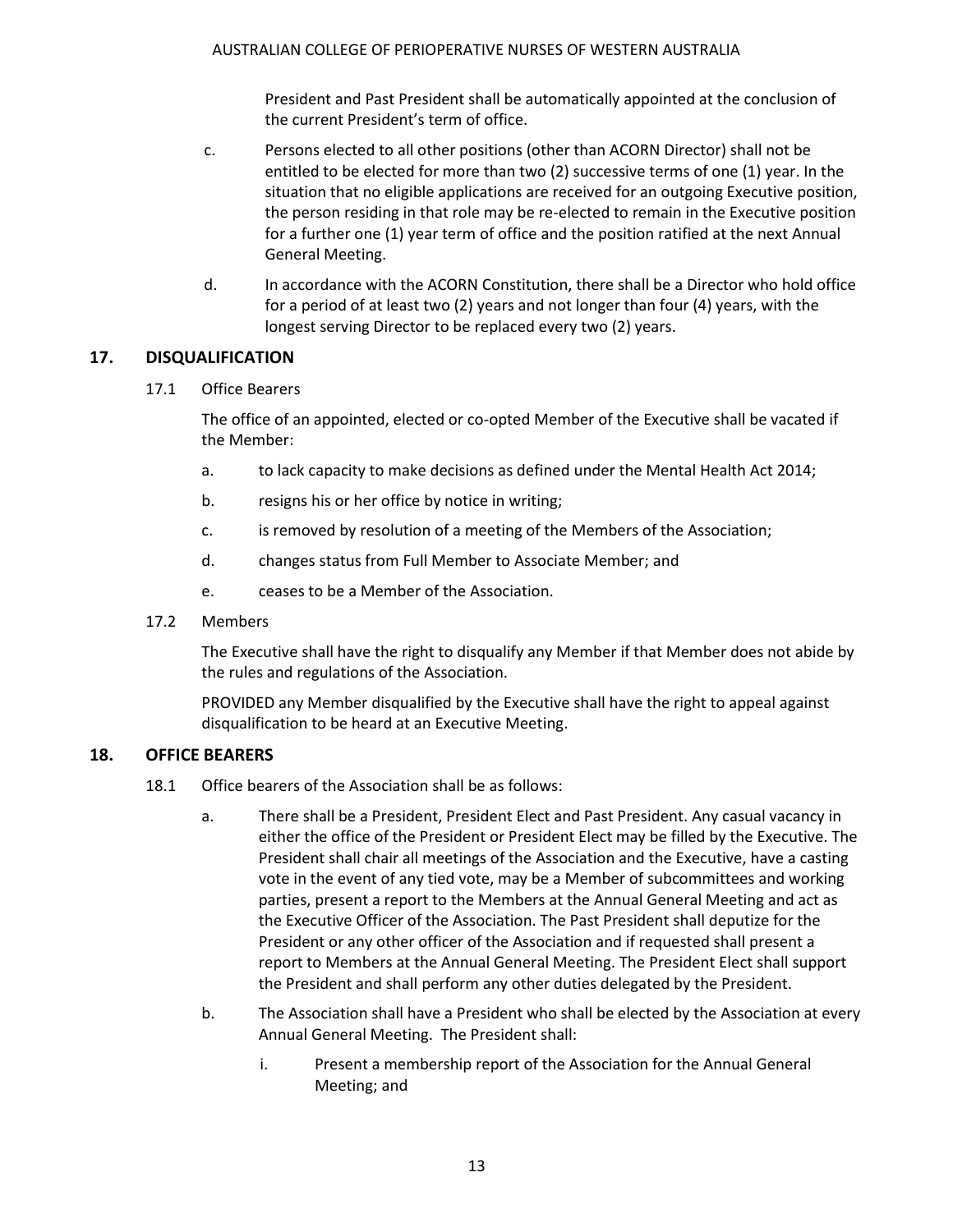- ii. Prepare and present an education report and the current status of the Association for the Annual General Meeting.
- c. The Association shall have a Secretary who shall be elected by the Association at every Annual General Meeting. The Secretary shall:
	- i. Keep all correspondence books and other papers belonging to or relating to the Association as requested by the Executive.
	- ii. Keep attendance records and minutes of all meetings of the Executive and any meetings of the Association.
	- iii. Retain a copy of the current Constitution available for the inspection of the Members.
	- iv. Receive and answer all correspondence, as directed by the Executive or the Members.
	- v. Generally, act as Secretary of the Association at the directions from time to time of the Executive and coordinate the affairs of the Association.
	- vi. Keep the membership records up to date and advise the Executive of any changes, including details of un financial Members at each Executive Meeting.
	- vii. Forward to Members of Association details of the Membership Levy payable of each Member.
	- viii. Provide all new Members with an up to date copy of these Constitution and Rules.
- d. The Association shall have a Treasurer who shall be elected by the Association at every Annual General Meeting. The Treasurer shall:
	- i. Keep books and accounts of the affairs of the Association.
	- ii. Prepare financial reports on a monthly basis and as required by the Members.
	- iii. Ensure that no expenditure of the Association is incurred without the approval of the Executive.
	- iv. Prepare for an annual external audit, as required of the funds of the Association.
	- v. Prepare and present the annual financial statements of the Association at the Annual General Meeting.
- e. The Association shall have an Events Coordinator who shall be elected by the Association at every Annual General Meeting. The Events Coordinator shall:
	- i. Coordinate the organisation and management of conferences, except for the Trade Exhibition, in consultation with the Executive.
	- ii. Present a written report to the Members at the Annual General Meeting.
- f. The Association shall have a Trade Exhibition Coordinator who shall be elected by the Association at every Annual General Meeting. The Trade Exhibition Coordinator shall:
	- i. Liaise with trade bodies and coordinate the Trade Exhibition at the Annual Conference.
- g. The Association shall have an Education Coordinator who shall be elected by the Association at every Annual General Meeting. The Education Coordinator shall: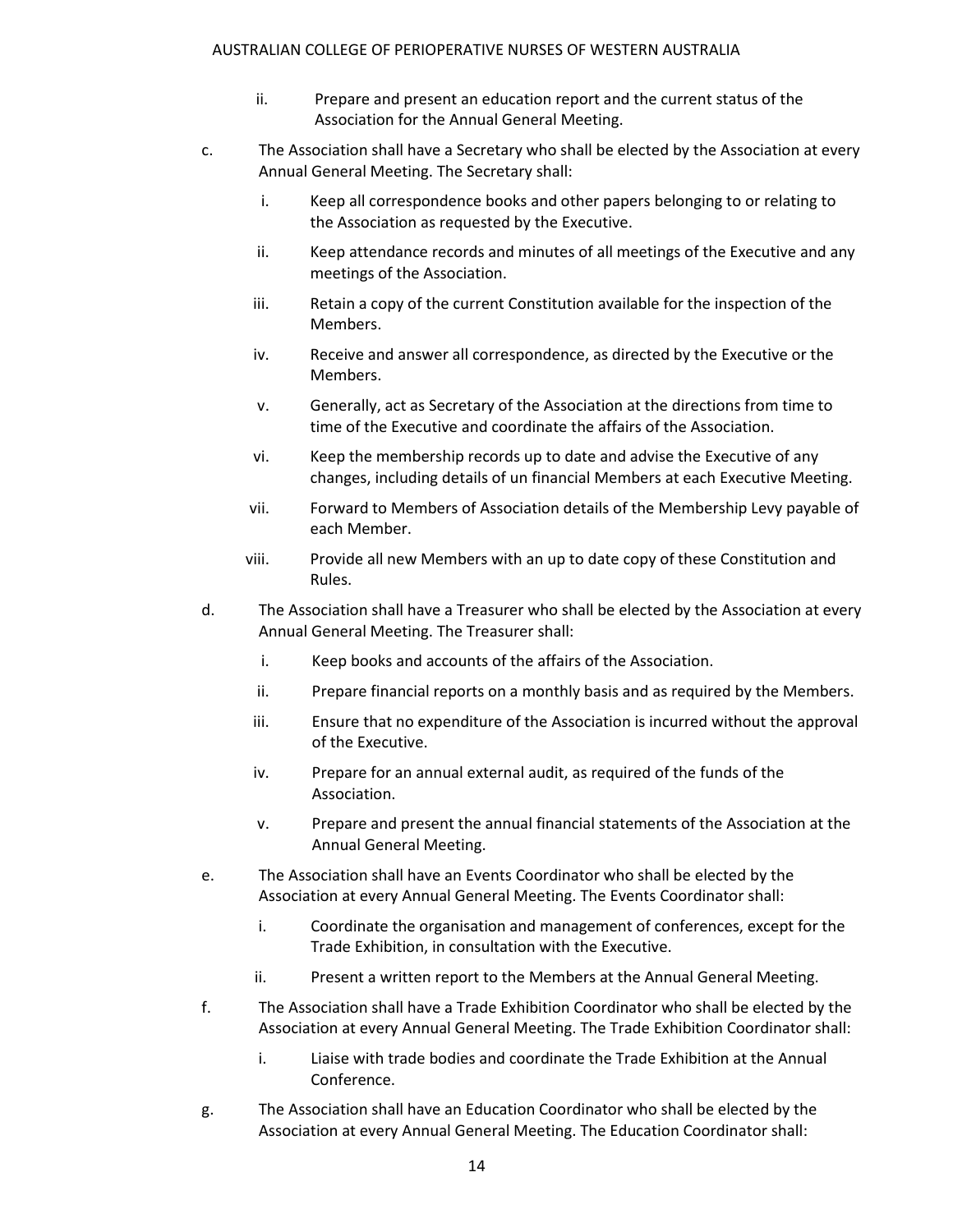- i. Organise the educational content of the Executive Meetings.
- ii. Organise and coordinate other educational activities as directed.
- h. The Association shall have one (1) ACORN Director who shall be elected by the Association for at least two (2) years and not more than four (4) years, with the longest serving representative being replaced every two (2) years at the Annual General Meeting. The ACORN Director shall:
	- i. Attend ACORN Board Meetings to represent the views of the Association.
	- ii. Disseminate information to and collect information from the Members of the Association pertaining to perioperative nursing and the National Conference.
	- iii. Coordinate the State presentation for the National Conference of ACORN.
	- iv. Act as moderator of the W A Panel at the National Conference of ACORN.
	- v. Coordinate the State News for the National Journal.
	- vi. Where the ACORN Director is unable to attend an ACORN Board Meeting, an Alternate Director may be appointed. The President of the Association will advise the ACORN Secretariat in writing prior to the Board Meeting. If the notification is within 24 hours of the ACORN Board Meeting, a verbal notification to the ACORN Secretariat will also be required.
- 18.2 The Executive shall meet together at least eight (8) times in each year for the dispatch of business, adjourn and otherwise regulate its meetings and proceedings as it thinks fit and may determine the quorum necessary for the transaction of business, provided however that at no time shall less than four (4) Executive Members be deemed a quorum.
- 18.3 A Member of the Executive may at any time and the Secretary upon request of a Member of the Executive shall convene a meeting of the Executive.
- 18.4 Questions arising at any meeting of the Executive shall be decided by a majority of votes. Every Member of the Executive shall have one vote and in the case of an equality of votes the President shall have a casting vote.
- 18.5 A meeting of the Executive at which a quorum is present shall be competent to exercise all or any of the authorities, discretions and powers of the Association which are not required by law or these Rules to be exercised by the Association in Executive Meeting.
- 18.6 The Executive may delegate its powers to subcommittees consisting of such Members of its body as it thinks fit. Any such subcommittee so formed shall, in the exercise of the power so delegated, conform to any regulations that may from time to time be imposed on it by the Executive. The President may be an ex officio Member of any subcommittee. The meetings and proceedings of any such subcommittee shall be governed by the provisions herein contained for the regulation of the meetings of the Executive insofar as they are applicable.
- 18.7 All acts done by any meeting of the Executive or by any subcommittee thereof shall be valid and effective notwithstanding that it shall afterwards be discovered that there was some defect in the appointment of any Member or Members of the Executive or the subcommittee or that any such Member had been duly appointed and was qualified to be a Member of the Executive or subcommittee as the case may be.
- 18.8 A resolution in writing signed by all Members of the Executive shall be as valid and effectual as if it had been passed at a meeting of the Executive duly called and constituted.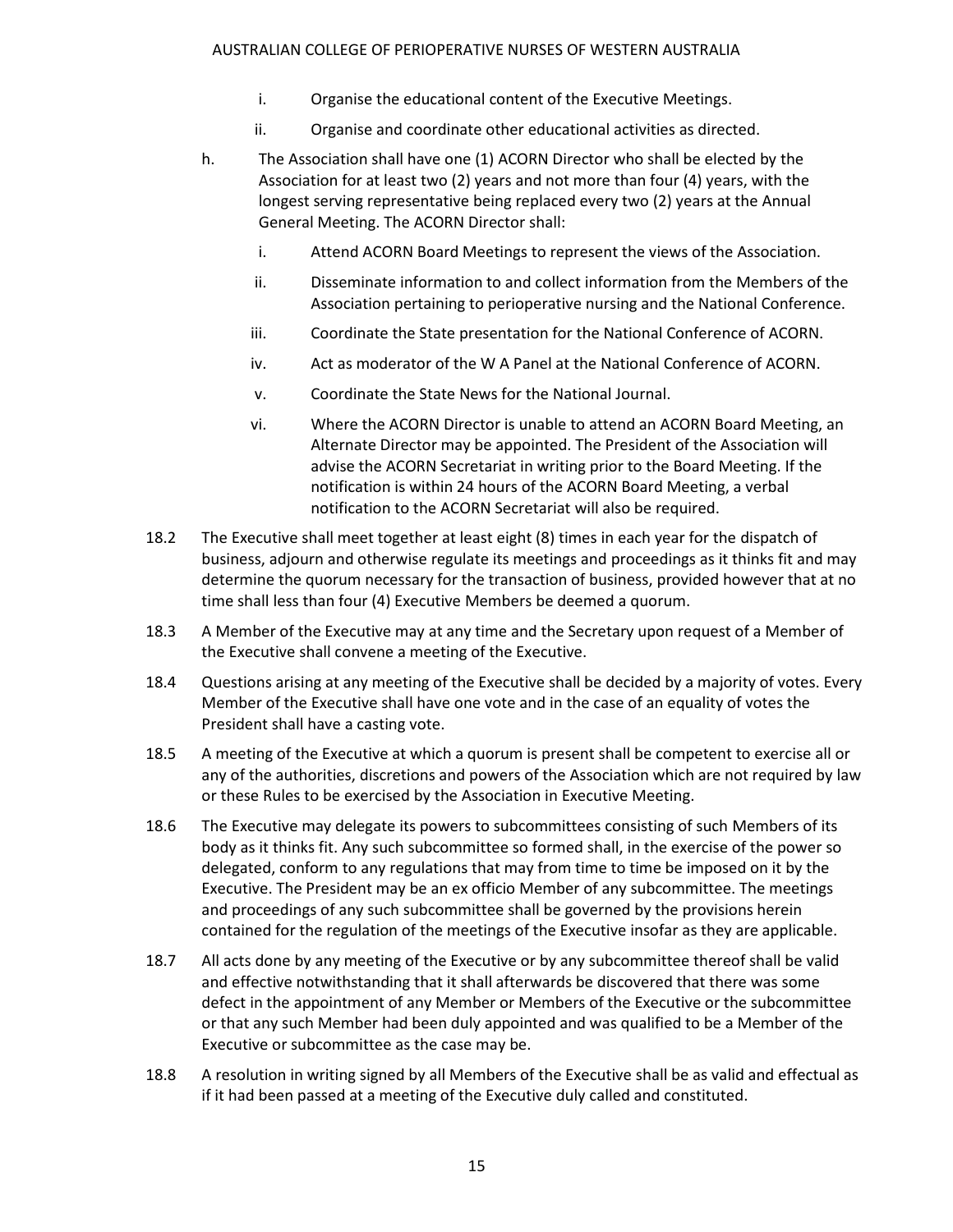- 18.9 The Executive shall cause minutes to be kept in books provided for the purpose of all resolutions and proceedings of Executive Meetings and Extraordinary Meetings and of meetings of the Executive.
- 18.10 All office bearers and Members of the Executive shall act in an honorary capacity.

## <span id="page-15-0"></span>**19. ALTERATIONS TO RULES**

19.1 The Association shall have power subject as hereinafter provided to alter amend or make additions to these Rules and the alterations, amendments or additions shall be as binding and effectual as if the same were inserted and contained in the original rules PROVIDED THAT no such alterations, amendments or additions to the Rules shall be made except by Special Resolution. The Australian Taxation Office shall be notified of all alteration's amendments or additions to these Rules forthwith upon such alteration being affected.

## <span id="page-15-1"></span>**20. FUNDS AND ACCOUNTS**

- 20.1 The Executive shall cause true accounts to be kept:
	- a. Of all sums of money received and expenses incurred by the Association and the matters in respect of which such receipt and expenditure took place.
	- b. Of all the assets and liabilities of the Association.
	- c. The funds of the Association must be kept in an account in the name of the Association in a financial institution determined by the Association.
	- d. The funds of the Association are to be used in pursuance of the objects of the Association.
	- e. All cheques, drafts, bills of exchange, promissory notes and other negotiable instruments of the Association must be signed by:
		- i. any two Executive Members; or
		- ii. one Executive Member and a person authorised by the Association.
	- f. All expenditure above the maximum amount set by the Association from time to time must be approved or ratified at an Executive Meeting.
- 20.2 The books of Account of the Association shall be kept by the Treasurer at any place as the Executive thinks fit and shall always be available for inspection by the Members of the Executive.
- 20.3 At the Annual General Meeting in every year there shall be placed before the Members of the Association an account of revenue and expenditure made up to the  $30<sup>th</sup>$  day of June immediately preceding the meeting and a balance sheet as at that date containing a general summary of the assets and liabilities of the Association arranged in accordance with normal accounting practices.
- 20.4 Financial Statements and Financial Reports
	- a. For each financial year, the Association must ensure that the requirements of the Act are met.
	- b. Without limiting 20.4(a), those requirements include
		- i. the preparation of the Financial Statements and Report;
		- ii. if required, the review or auditing of the Financial Statements or Financial Report (whichever is applicable);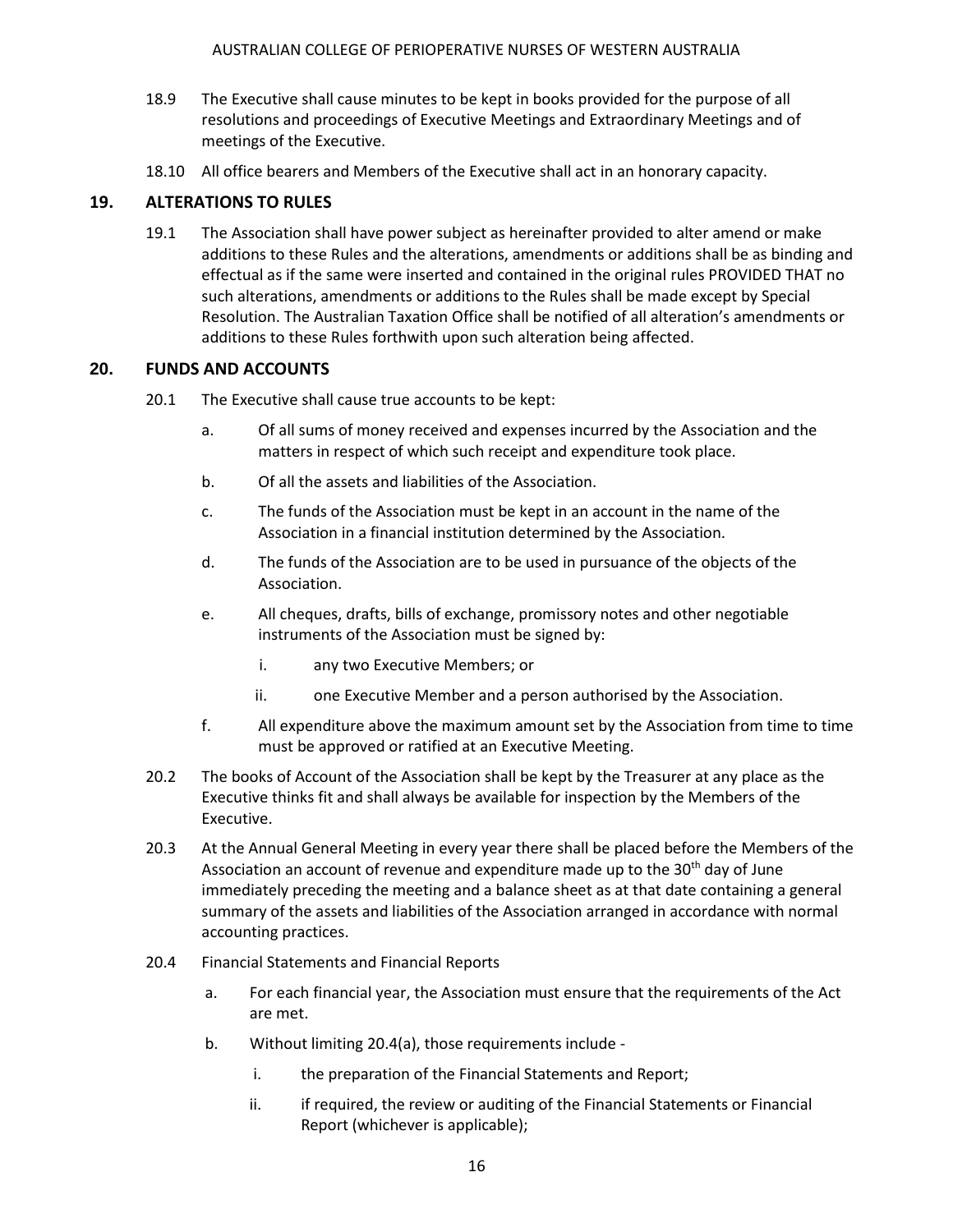- iii. the presentation of the Financial Statements to the Annual General Meeting of the Association (and, if required, a copy of the report of the review or auditor's report, whichever is applicable);
- iv. if required by the regulations made under the Act, the lodgement of the annual return with the Commissioner
- 20.5 Review or Audit of Financial Statements or Financial Report
	- a. The Association must ensure that a review or audit is undertaken of the Financial Statements or Financial Report of the Association if:
		- i. the by-laws (if any) of the Association require a review or audit;
		- ii. the Members require a review or audit by resolution at a General Meeting;
		- iii. an audit or review is directed by the Commissioner; or
		- iv. an audit or review is required as a condition of a funding arrangement; or holding of a charitable collections license or registration as a charity under State or Commonwealth legislation.

## <span id="page-16-0"></span>**21. AUDITOR**

- 21.1 An Auditor shall be appointed by the Association at an Executive Meeting, if required, or as directed under Rule 20.5. The Association's Auditor shall provide a report which is tabled at the Annual General Meeting in every year. This report shall state:
	- a. Whether all the information and explanations required have been obtained.
	- b. Whether in the Auditor's or Auditors' opinion, the balance sheet is properly drawn up so as to exhibit a true and fair view of the state of affairs of the Association according to the best of the information and explanations available and as shown in the books of the Association.
	- c. Whether in his or their opinion, the Register of Members required to be kept under these Rules has been properly kept.

## <span id="page-16-1"></span>**22. GENERAL RULES**

- 22.1 The income and property of the Association derived shall be applied solely towards the promotion of the objects of the Association.
- 22.2 No portion thereof shall be paid or transferred directly or indirectly by way of dividend, gift bonus or profit to the persons who at any time are or have been Members of the Association.
- 22.3 All payments of remuneration are made in good faith to any Members or representative of Members of the Association in return for any services actually rendered to the Association.
- 22.4 Any Member of the Association is out-of-pocket any expenses properly incurred by a Member or representative of a Member employed under the authority of the Association is reimbursed accordingly

## <span id="page-16-2"></span>**23. DISSOLUTION OF THE ASSOCIATION**

23.1 The Association may be dissolved or wound up by a Special Resolution at any Executive Meeting or at any Extraordinary Meeting called for such purpose. If upon the winding up or dissolution of the Association there remains after the satisfaction of all its debts and liabilities any property whatsoever, the same shall not be paid to or distributed among the Members or former Members. The surplus property must be given or transferred to another association